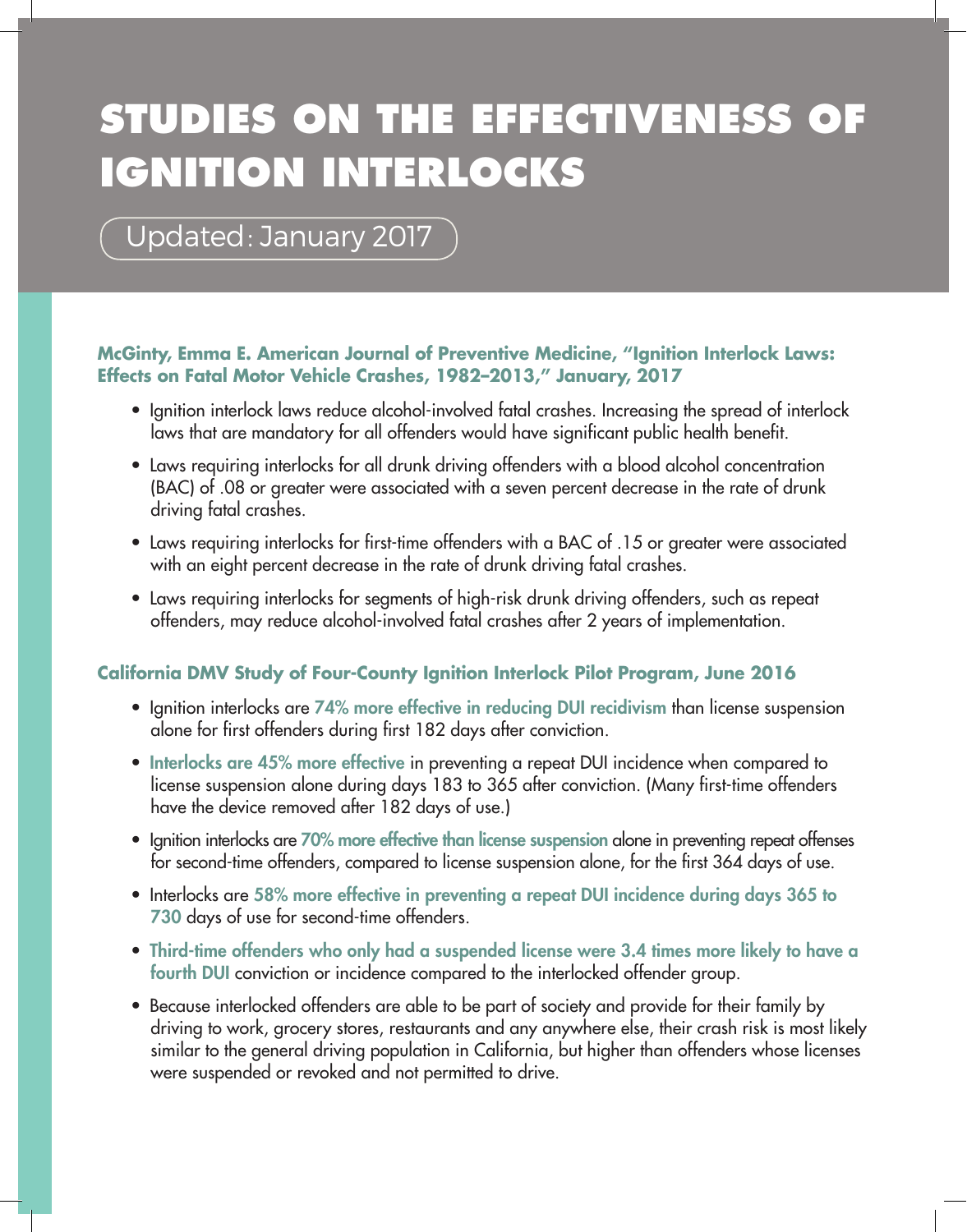## **Kaufman, University of Pennsylvania, "Impact of State Ignition Interlock Laws on Alcohol-Involved Crash Deaths in the United States," March 2016**

- DUI deaths decreased by 15% in states that enacted all-offender interlock laws.
- States with mandatory interlock laws saw a 0.8 decrease in deaths for every 100,000 people each year – which is comparable to lives shown to have been saved from mandatory airbag laws (0.9 lives saved per 100,000 people.

# **Mothers Against Drunk Driving, "How Technology Stopped 1.77 million Drunk Drivers," February 10, 2016**

• Ignition interlocks have prevented more than 1.77 million would-be drunk drivers with a blood alcohol concentration of .08 or greater in the U.S.

http://www.talklikemadd.org/books/IgnitionInterlockReport2016/

# **Ullman, Darin F. International Review of Law and Economics 45, "Locked and not loaded: First time offenders and state ignition interlock programs," 2016, 1–13.**

- The interlock program should be applied to first time offenders who are not just high-BAC offenders.
- Additionally, the interlock program provides a low cost solution, paid for by off-enders, to a dangerous and often fatal activity that imposes large social and economic costs on society.
- To maximize public health, states with weak IID laws or states that currently have no interlock program which require mandatory participation for first time off-enders, should adopt strong IID programs to prevent future costly alcohol-related fatal crashes.
- Results indicate that the potential for interlock programs to prevent alcohol involved driving and alcohol-related crashes is most significant when the program is applied to a broader crosssection of offenders and a higher proportion of offenders have the interlock device installed.

## **National Highway Traffic Safety Administration, Mayer, "Ignition Interlocks – What You Need to Know: A Toolkit for Policymakers, Highway Safety Professionals, and Advocates (2nd Edition)," 2014. DOT HS 811 883**

- The record of breath tests logged into an ignition interlock has been effective in predicting the future DWI recidivism risk.
- Offenders with higher rates of failed BAC tests have higher rates of post-ignition interlock recidivism.

# **National Transportation Safety Board, "Safety Report Reaching Zero: Actions to Eliminate Alcohol-Impaired Driving," 2013.**

• Administrative license suspension or revocation laws are an effective means of reducing alcoholimpaired traffic fatalities, and such laws could be strengthened by requiring that individuals arrested for driving while intoxicated (DWI) install an alcohol ignition interlock as a condition of license reinstatement.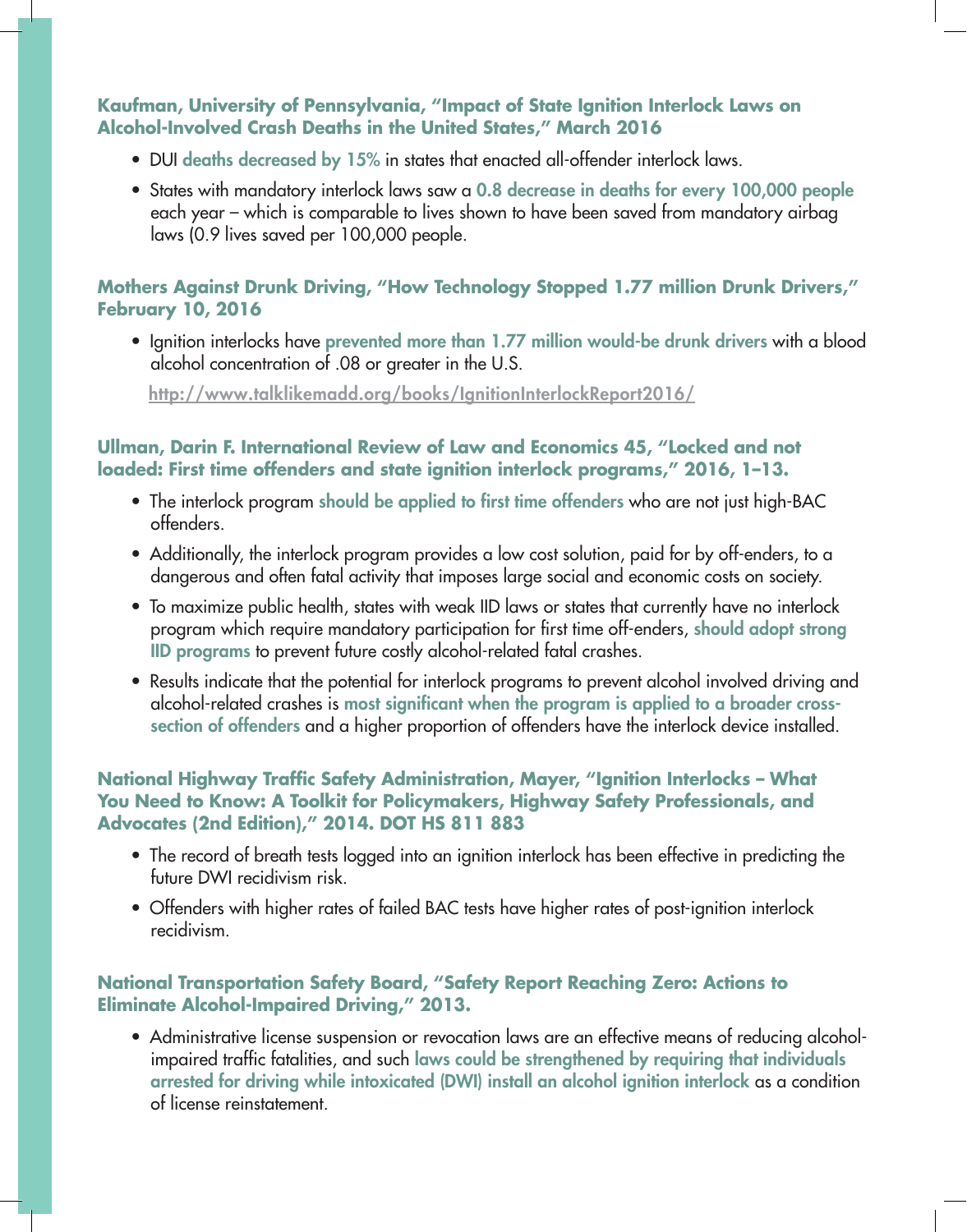# **McCartt, Leaf, Farmer, and Eichelberger, Traffic Injury Prevention, "Washington State's Alcohol Ignition Interlock Law: Effects on Recidivism Among First-Time DUI Offenders," 2013.**

- Mandating interlock orders for all first DUI convictions was associated with reductions in recidivism, even with low interlock use rates, and reductions in crashes.
- Additional gains are likely achievable with higher rates.
- Jurisdictions should seek to increase use rates and reconsider permitting reductions in DUI charges to other traffic offenses without interlock order requirements.

## **Voas, Tippetts, and Grosz, Alcoholism Clinical Experimental Research, "Administrative Reinstatement Interlock Programs: Florida, A 10-Year Study."**

- Recidivism Rates…it is not surprising that the recidivism rate rose with the number of years of revocation.
- The lower section of Table 5 presents the annual recidivism rates of offenders while the interlock was on their vehicles and after it had been removed. In keeping with past research, the recidivism rate while on the interlock was approximately two-thirds lower than after the units were removed.

| Table 5. Recidivism Rates of Offenders: While Revoked, During, and After the Interlock Period |               |                |                           |
|-----------------------------------------------------------------------------------------------|---------------|----------------|---------------------------|
| Recidivism of all<br>mandated to receive<br>interlock during 'hard'<br>suspension             | <b>PERIOD</b> | % RECIDIVATING | <b>Number OF SUBJECTS</b> |
|                                                                                               | 1 year        | 4.38%          | 91.520                    |
|                                                                                               | 2 years       | 4.90%          | 60.709                    |
|                                                                                               | 3 years       | 5.29%          | 42.464                    |
|                                                                                               | 4 years       | 6.00%          | 29.282                    |
|                                                                                               | 5 years       | 6.86%          | 18,600                    |
| Recidivism while<br>interlock was installed                                                   | 6 months      | 0.55%          | 36.063                    |
|                                                                                               | 1 year        | 1.20%          | 19.581                    |
| Recidivism after<br>interlock was removed                                                     | 1 year        | 3.55%          | 24.976                    |
|                                                                                               | 2 years       | 6.76%          | 18.095                    |

# **National Transportation Safety Board "Highway Special Investigation Report Wrong-Way Driving, 2012.**

- Research evaluation of ignition interlock programs over the last two decades has found that ignition interlock devices are effective in reducing recidivism among DWI offenders.
- Most studies have not found continued reduced recidivism after the device has been removed; however, one study that randomly assigned offenders either to an interlock or to a control program found a 36% reduction in recidivism for the 2-year period after the interlocks were removed.
- A recent study that examined the effectiveness of laws that require alcohol interlock installations for first-time offenders, as well as repeat or high-BAC offenders, found an additional benefit in reducing repeat DWI offenses.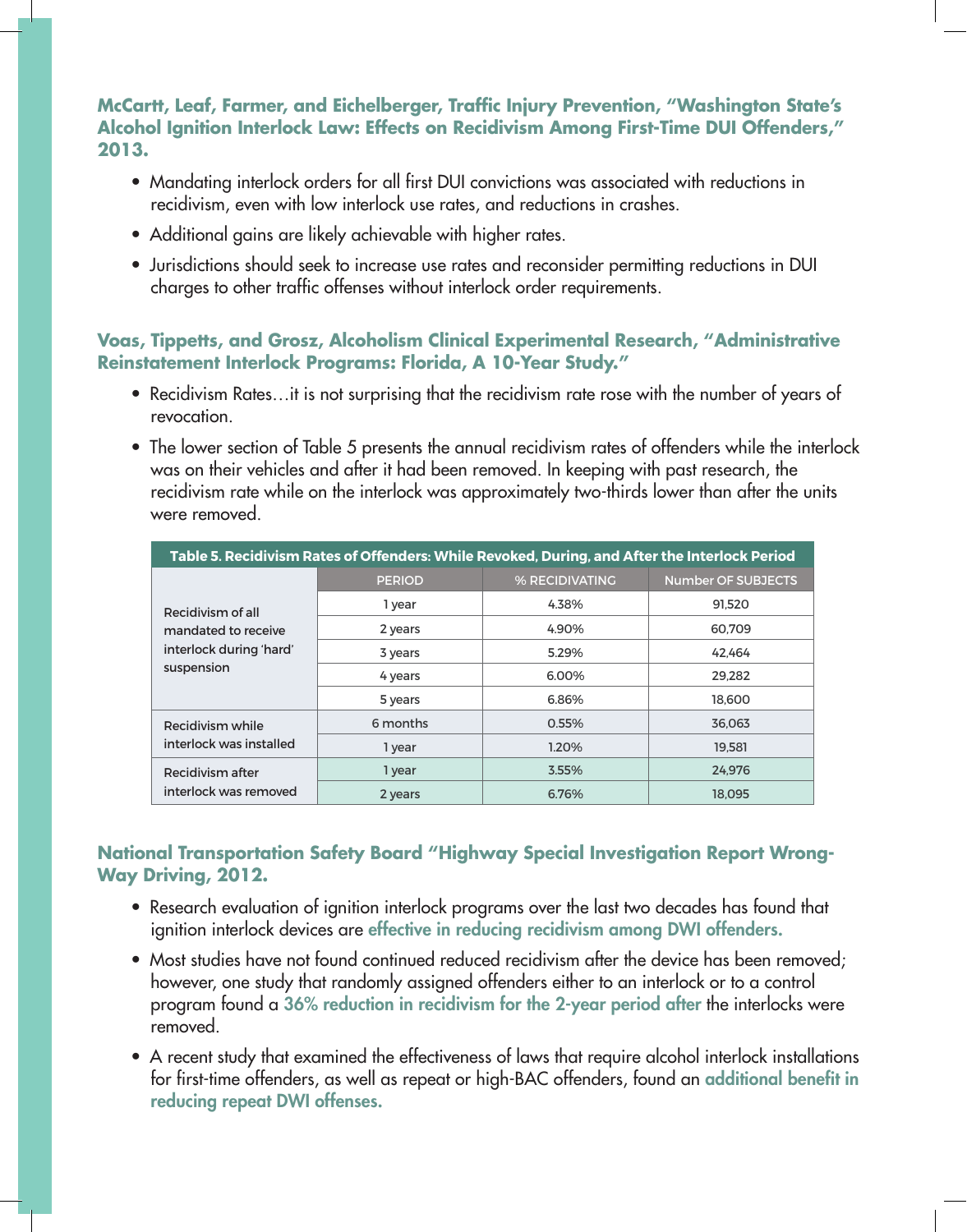- According to one estimate, if all drivers with at least one alcohol-impaired driving conviction within the 3 years prior to the accident used zero-BAC interlock devices, approximately 1,100 deaths could have been prevented in 1 year.
- The NTSB concludes that the installation of alcohol ignition interlocks on the vehicles of all DWI offenders would reduce accidents caused by alcohol-impaired drivers.

**Traffic Injury Prevention, Ferguson, "Alcohol-Impaired Driving in the United States: Contributors to the Problem and Effective Countermeasures," 2012.** 

- The available scientific evidence clearly indicates that offenders with ignition interlocks on their vehicles are at a substantially lower risk of reoffending compared to offenders who have had their licenses suspended.
- A review undertaken by the Cochrane Collaboration (Willis et al. 2004) reported that when these devices are used on the vehicles of convicted DWI offenders, they reduce recidivism by about two thirds (Willis et al. 2004).
- These effects were similar for first time offenders and repeat offenders alike.
- The additional studies examined by Elder et al. (2011) found similar effect sizes. Pooling the data from many of the studies, Elder (2011) estimated the median effect as a reduction of 67 percent (range −85 to −50%) in recidivism. Effect sizes were similar for first-time and repeat offenders.

## **Roth, Presentation to NHTSA Region 5, "Comparison of Recidivism Rates for NM DWI Offenders Obtaining Ignition Interlock Driving Privileges and Offenders with 'Hard' License Suspensions," Madison, WI, October, 2012.**

• Recidivism per year of exposure by BAC group and conviction number for interlocked vs revoked offenders. (53,048 persons convicted of DWI in New Mexico, 2006-2011).